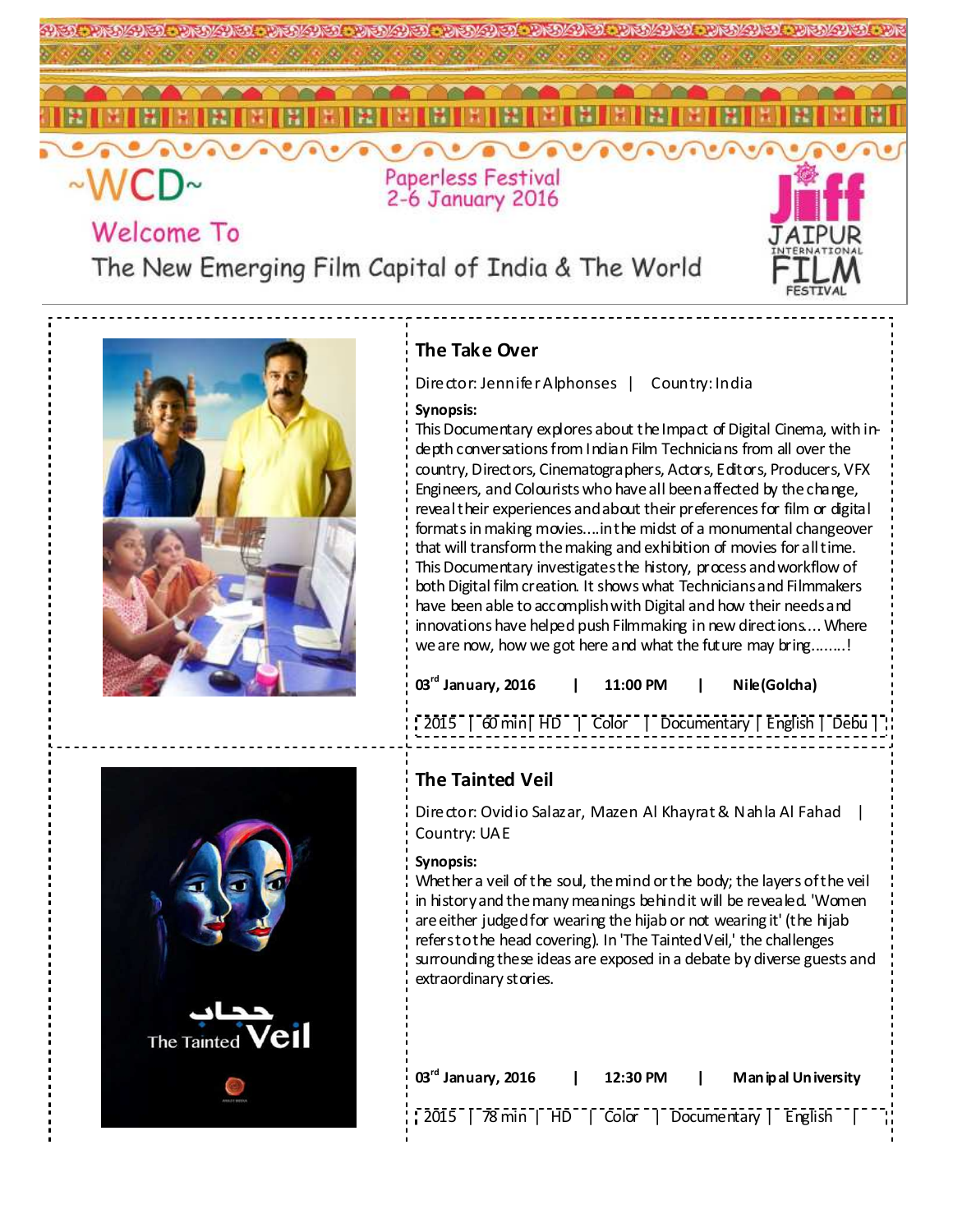

# **The Battle With Satan**

Director: Konrad Szolajski | Country: Poland

#### **Synopsis:**

Polish social life is strongly permeated by religious beliefs and 'deliverance ministry' is gaining more ground. The film will be a mixture of several human stories on the wider socio-religious canvas with experts' narration explaining why the forgotten ritual has come back. Here is one of the plots – a typical story of possession. Agnieszka (19) is undergoing an exorcism. She is thrashing about on the floor, writhing like a snake, held down by priests wearing cassocks, armed with rosaries, stoles and crucifixes. The old priest recites the ritual loudly… Then, the girl talks about herself and her possession, and about the nun – religion teacher, who first saw the working of Satan in the atheistic rebellion of a teenager and took her to see an exorcist.

| $04^{\text{th}}$ January, 2016 | 01:00 PM | Rajasthan Prod Siksha |
|--------------------------------|----------|-----------------------|
| Samiti                         |          |                       |

|  |  | $\frac{1}{2015}$   75 min   DVD   Color   Documentary   Polish |  |
|--|--|----------------------------------------------------------------|--|
|  |  |                                                                |  |
|  |  |                                                                |  |

### **New Girl 24 Hours**

Director: Tomas Loyola Barberis | Country: Spain

### **Synopsis:**

New Girls 24 Hours, the new documentary film of the multi-awarded director Mabel Lozano, shows step by step how to set up a business that moves 32 thousand million dollars per year (5 million euros per day in Spain), the third most profitable in the world after drugs and weapons traffic. A business were everything is profit, as the body of a woman, if she is young and takes care of herself, can be sold in multiple occasions over the day, even against their will.

Do you want to learn this business? Do you want to be part of it? Or you just want to watch?

| $04^{\text{th}}$ January, 2016 | 04:15 PM | Man ip al Un iversity                               |
|--------------------------------|----------|-----------------------------------------------------|
| --------------------           |          | 2014   70 min   DVD   Color   Documentary   Spanish |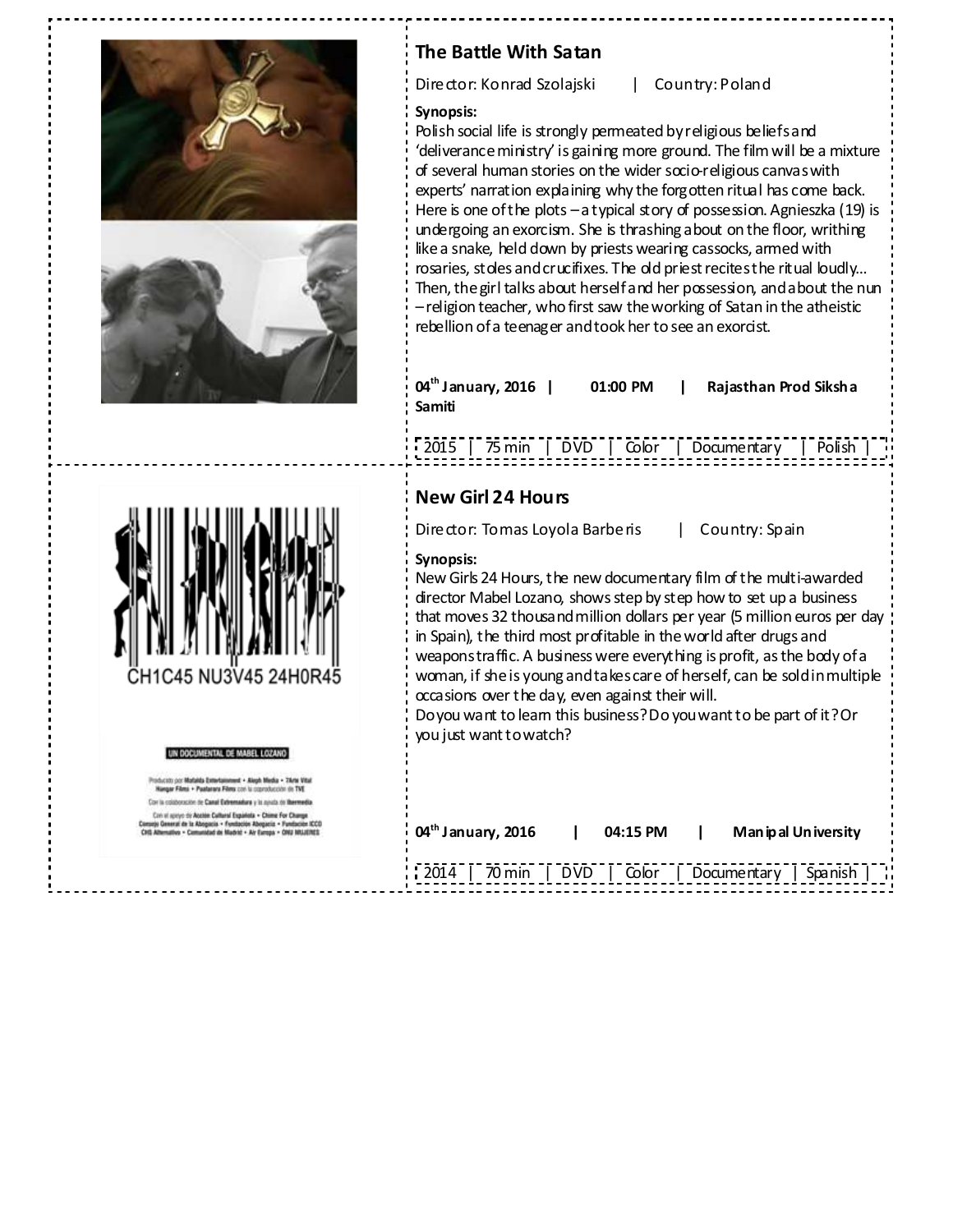| <b>Cinema, Mon Amour</b>                                                                                                                                                                                                                                                                                                                                                                                                                                                                                                                                                                                                                       |
|------------------------------------------------------------------------------------------------------------------------------------------------------------------------------------------------------------------------------------------------------------------------------------------------------------------------------------------------------------------------------------------------------------------------------------------------------------------------------------------------------------------------------------------------------------------------------------------------------------------------------------------------|
| Director: Alexander Belc<br>Country: Romania, Czech Republic                                                                                                                                                                                                                                                                                                                                                                                                                                                                                                                                                                                   |
| Synopsis:<br>Gnema, Mon Amour follows the story of Viktor Purice - manager,<br>former projectionist and lifetime cinephile and his two loyal employees,<br>Cornelia & Lorena, in their everyday battle to preserve Dacia Panoramic<br>Gnema in Piatra Neamt - one of the last remaining cinemas in Romania<br>today. Having lived through "the golden age" of cinema, Viktor dreams<br>of bringing back the good old glory days, yet struggles to keep up with<br>the new harsh reality. In a theater that lacks heating and is slowly falling<br>apart, with no support from the State who ownsthe place, it's almost a<br>Don Quixote fight. |
| 05 <sup>th</sup> January, 2016<br>Nile (Golcha)<br>11:00 AM<br>[2015   70 min   HD   Color   Documentary   Romanian<br>Previous Nominations: Sarajevo Film Festival                                                                                                                                                                                                                                                                                                                                                                                                                                                                            |
|                                                                                                                                                                                                                                                                                                                                                                                                                                                                                                                                                                                                                                                |
| <b>Children and America</b><br>Country: USA<br>Director: Ranjit Koka<br>Synopsis:<br>A 4th grader analyzes Children's issues related to Schools/Education,<br>Devices/Technology, Health/Environment, Guns/Background Checks,<br>Wars/Drones, 9/11 First Responders and Congress/Politics. He meets<br>different people, including members of the US Congress, asking<br>questions and pushing for action to implement laws and policy to help<br>Children and solve Children's issues.                                                                                                                                                        |
| $05^{\text{th}}$ January, 2016<br><b>Press Club</b><br>10:00 AM<br>2015   92 min   DVD   Color   Documentary   English   Debu                                                                                                                                                                                                                                                                                                                                                                                                                                                                                                                  |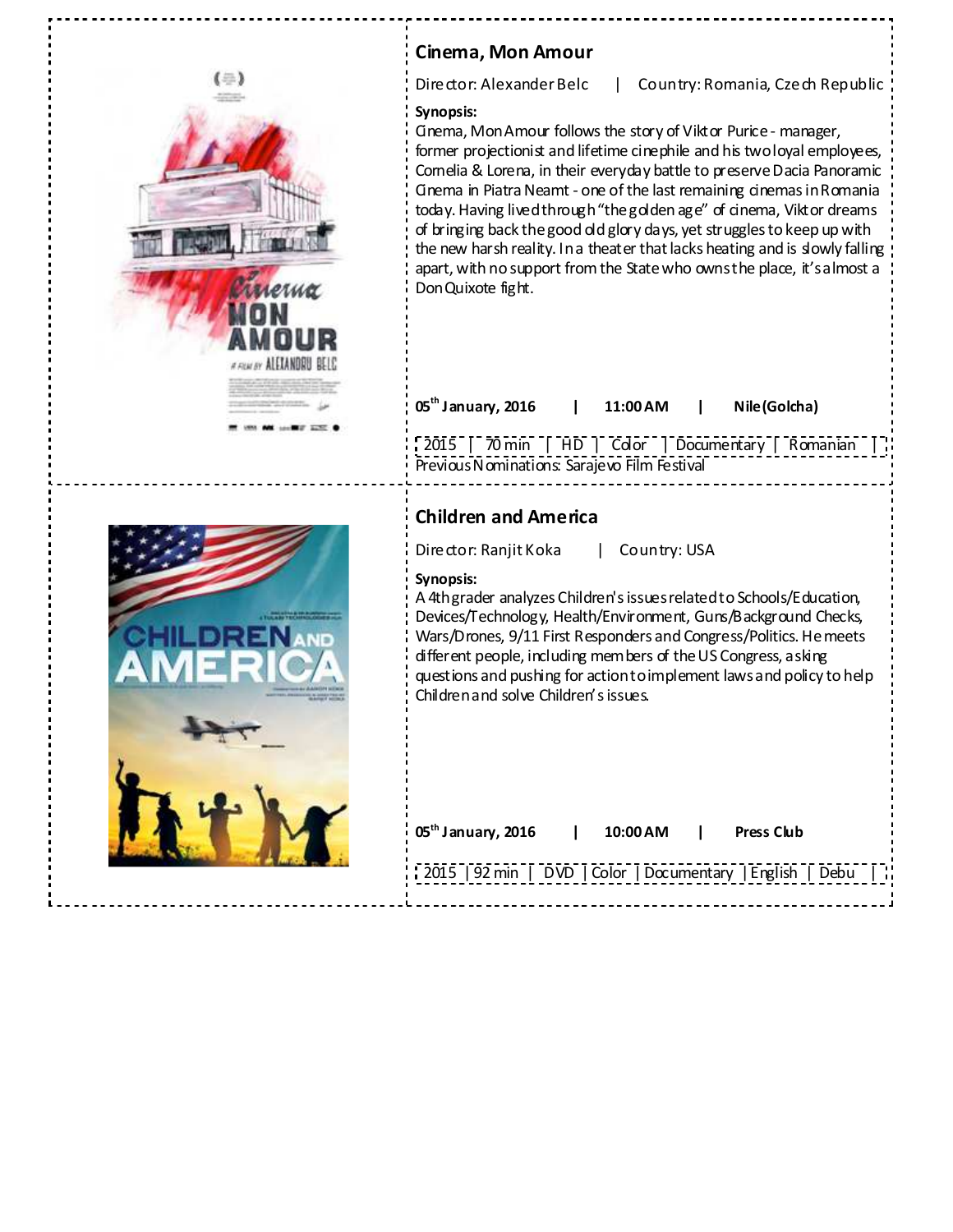



### **Leaving Africa**

Director: Iiris Harma | Country: Finland

### **Synopsis:**

Finnish Riitta and Ugandan Catherine have something in common; work, a shared home and a sense of humor. Riitta has been working in aid work in Uganda for more than 25 years, and soon it is time for her to retire and to return to Finland. Before that, Riitta and Catherine will invite religious leaders to a course in which they challenge the priests and the imams to a straightforward, taboo breaking discussion on women's right to their bodies, sexuality and life. However, soon Riitta and Catherine will hear of serious allegations made against them. These allegations will jeopardize their entire life's work.

**05th January, 2016 | 01:00 PM | Rajasthan Prod Siksha Samiti** 

2015 | 84 min | DCP | Color | Documentary | Finnish |

### **Sick**

Director: Hrvoje Mabic | Country: Croatia

#### **Synopsis:**

At the age of 16 Ana was locked up in a psychiatric hospital by her parents who arranged the treatment for curing her homosexuality with the hospital director. After five years she is free and longs for a girl who won't find her crazy because of her PTSD condition. She finds one in her new love Martina. They get engaged and plan their wedding. However, Martina's huge patience and devotion wanes with time as she finds Ana more obsessed with her traumatic past than with the life they're sharing together. 'Sick' is a film about love, betrayal, revenge, and forgiveness.

| $05th$ January, 2016                                     | 10:00 AM | $\blacksquare$ | Man ip al Un iversity |  |
|----------------------------------------------------------|----------|----------------|-----------------------|--|
| 2015   85 min   DVD   Color   Documentary   Croatian   i |          |                |                       |  |
|                                                          |          |                |                       |  |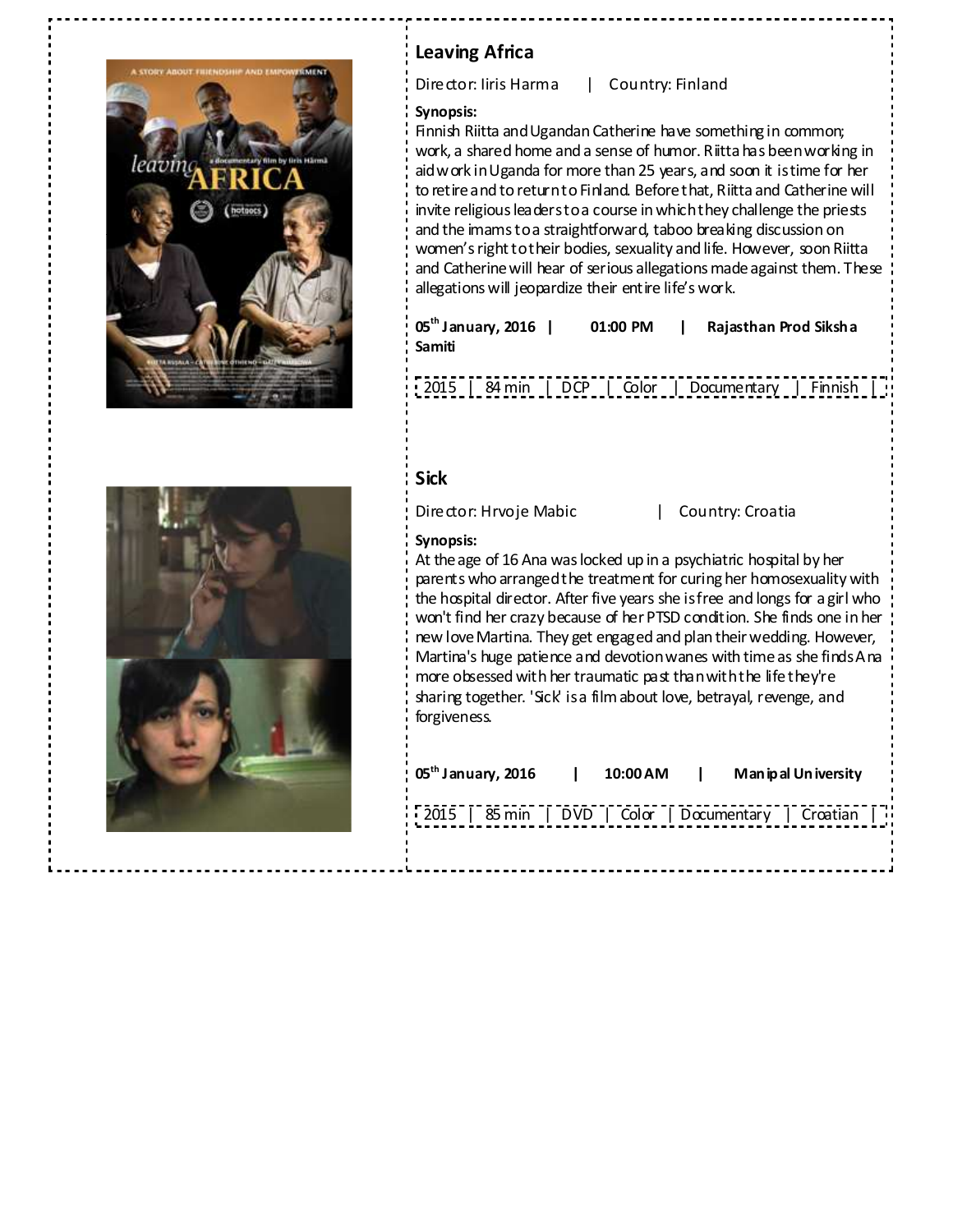



## **35 and Single**

Director: Paula Schargorodsky's | Country: USA, Argentina

### **Synopsis:**

I'm still single and I'm a mess. So I decided to make a film with all the questions that for the last 10 years I could not answer. Going back to meet my old boyfriends, digging into the past, finding some cracks in my family story... opening up closets of untold stories that had been locked for a long time. To find out how is it that I arrived to this point. Over the past 10 years I have been compulsively shooting everyone and everything for no particular reason. All my love stories and breakups have been recorded and systematically stored.

While I kept changing boyfriends every two years, I shot my friends with their boyfriends, then husbands, their bellies and now surrounded by children. Yes, some of us just don't follow the norm. Should I settle down or remain a free spirit?

| $05^{\text{th}}$ January, 2016 | 05:30 PM | Man ip al Un iversity |
|--------------------------------|----------|-----------------------|
|                                |          |                       |

2015 | 73 min | DVD | Color | Documentary | English | Previous Nominations: Buenos Aires Festival Internacional de Cine Independiente

### **Beneath The Olive Tree**

Director: Stavroula Toska | Country: USA, Greece

### **Synopsis:**

"Beneath the Olive Tree" is based on secret journals that were found buried beneath an olive tree on the island of Trikeri, which served as a concentration camp during the Greek Civil War (1946-1949). The journals, buried for close to three decades, tell the inspiring stories of survival of the thousands of women political exiles during the war, and explore the involvement of the US and British governments at the time.

Director Stavroula Toska takes the journey from New York to Greece to shed light on a part of modern history the world knows very little about, and in the process discovers a family secret that shakes her to the core.

| $06^{\text{th}}$ January, 2016                                       | 11:00 AM | Nile (Golcha) |  |
|----------------------------------------------------------------------|----------|---------------|--|
| 2015   76 min   Bluray   Color   Documentary   English               |          |               |  |
| Previous Nominations: Los Angeles Greek Film Festival; Sarasota Film |          |               |  |
| Festival                                                             |          |               |  |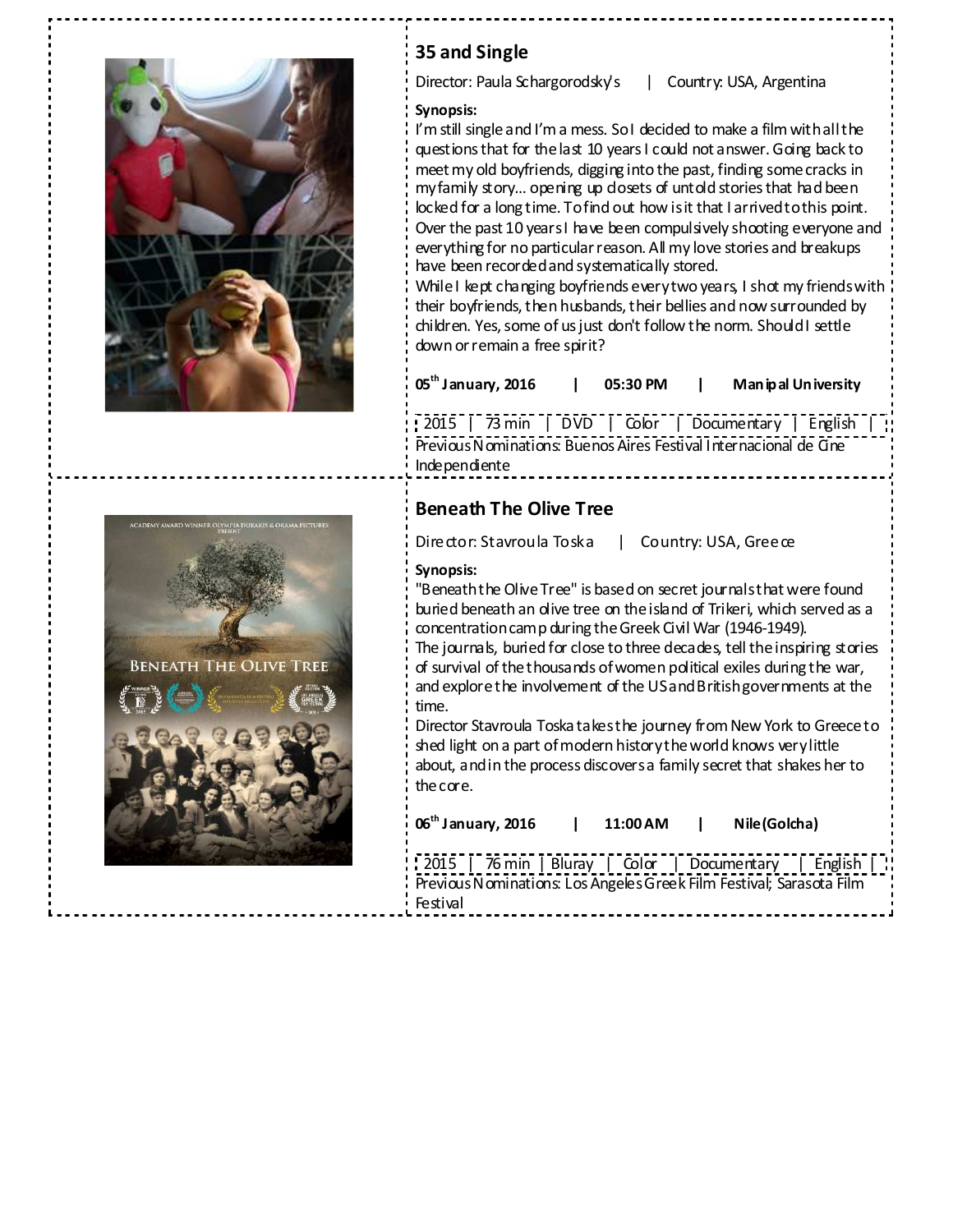



### **Making an Ancient Forest - Kalkalpen National Park**

Director: Rita Schlamberger | Country: Austria

### **Synopsis:**

The film, three years in the making, reveals the highly complex partnerships among plants, insects and animals, as well as the evolutionary creativity and intelligence of trees as they communicate with one another and respond to moment-by-moment stimuli. Their genius is attributed to one of the greatest collaborations in the history of life: a partnership with fungi.

One of the most salient changes in the forest is however, the return of the lynx. After 115 years of absence, the feline's illusive presence is a testimony to nature's power of revival and a reassurance that the bold conservation efforts in the National Park are slowly, but surely, contributing to Making an Ancient Forest.

**06th January, 2016 | 11:00 AM | Press Club** 

2015 | 52 min | DVD | Color | Documentary | English | Previous Nominations: Cannes Corporate Media & TV Awards; Life Sciences Film Festival

### **Voices Under the Mango Tree**

Director: Mayurica Biswas | Country: India

### **Synopsis:**

In May 2014, another terrible crime shocks the world. Two teenage cousins are found hanging from a mango tree in rural northern India. The horrifying images immediately go viral on social media and causes global outrage. The parents allege a brutal caste crime, where the girls were raped and murdered. But soon a web of lies turns an open and shut case into a classic mystery with horrifying twists. With extensive access to the families of victims, perpetrators and investigators, Undercover Asia travels deep into Northern India to try to uncover the truth. The documentary revisits the night of the incident

and tracks the investigation as it progresses.

But will the Voices under the Mango Tree ever reveal their sinister secrets?

| $06^{\text{th}}$ January, 2016                                        | $\mathbf{I}$ | 12:15 PM l |  | <b>Press Club</b> |  |  |
|-----------------------------------------------------------------------|--------------|------------|--|-------------------|--|--|
| 2014   49 min   DVD   Color   Documentary   English                   |              |            |  |                   |  |  |
| Previous Nominations: Tirana International Film Festival; Los Angeles |              |            |  |                   |  |  |
| Festival of Hollywood                                                 |              |            |  |                   |  |  |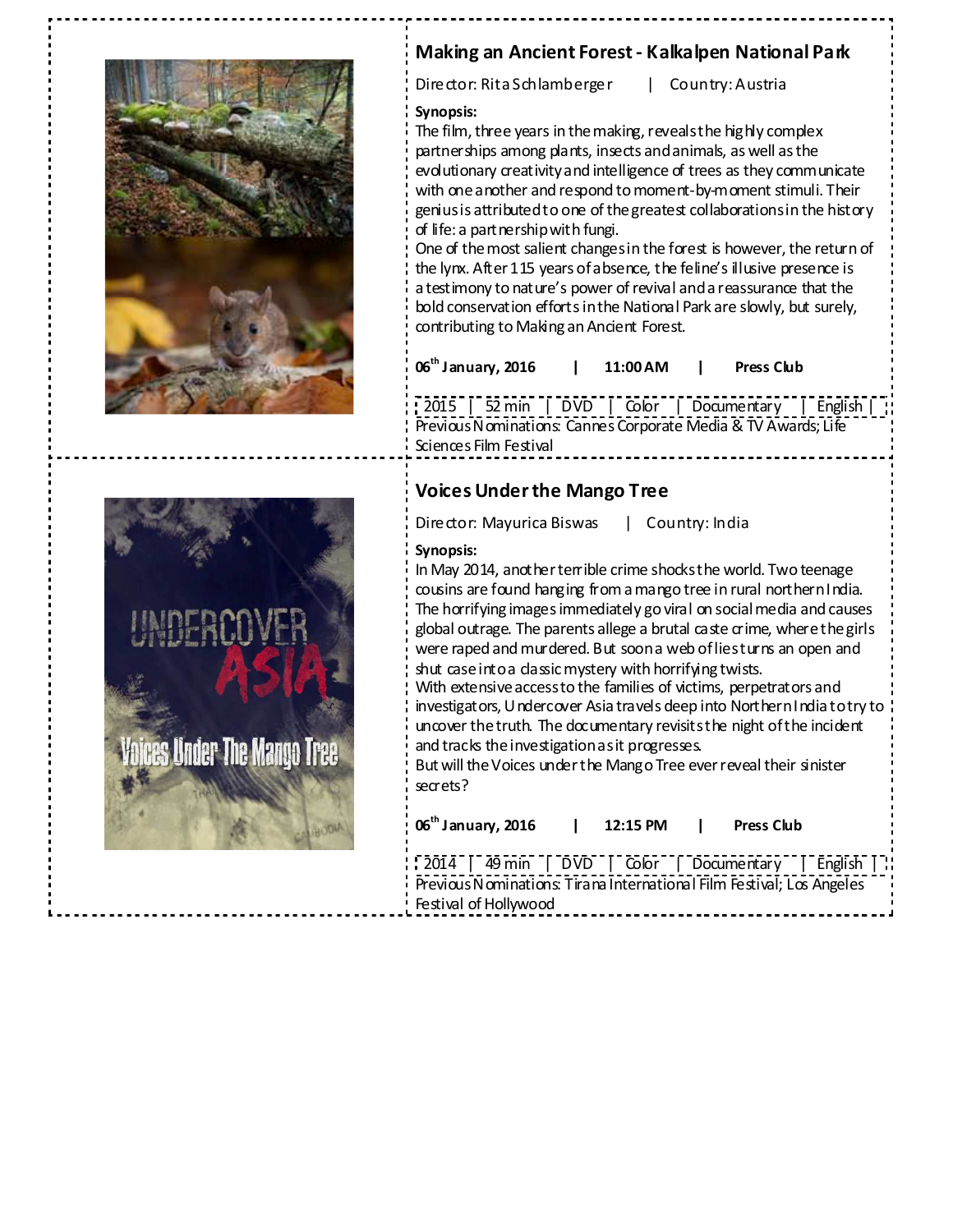

### **Riding on a Sunbeam**

Director: Mauktik Kulkarni | Country: India

#### **Synopsis:**

It is special and exciting travel film that follows MauktikKulkarni (an Engineer turned Neuroscience student turned Zen traveler) and Sammy Jo (a Berkeley undergrad taking a gap semester) in an unconventional touristy way.

Playfully, abundantly and on occasions, acutely, they explore the contradictions of our Indian society with interesting perspectives ... exploring economically developed places alongside backward regions, staunchly nationalistic mind sets side by side with the insurgency prone pockets and the socially conservative elements that co-exist with countless liberal lifestyles … All within the same India.

| 06 <sup>th</sup> January, 2016   01:00 PM   Press Club |  |  |  |
|--------------------------------------------------------|--|--|--|
| 2014   108 min   DVD   Color   Documentary   Persian   |  |  |  |

Previous Nominations: BUSAN Film Festival; International Film Festival of India

### **Journey to a Miracle: Freedom from Insulin**

Director: Ted Kay | Country: USA

#### **Synopsis:**

The story of a breathtaking cure for diabetes and the lives that were changed forever. It is a rich and inspiring story about scientific perseverance resulting in a game-changing breakthrough for those with newly-understood genetic forms of diabetes. The journey made medical history, but more importantly created life-changing mirades for those who have been able to break free from insulin dependence. The film weaves together the lives of scientists and grateful families who hoped and prayed for a diabetes cure, but never in their wildest dreams imagined that it would come in the form of a simple pill. It is a heartwarming film that blends science and humanity with authenticity. Film makers worked closely with world re-known scientists to ensure accuracy.

| 06 <sup>th</sup> January, 2016   01:00 PM  <br>Samiti                 |  | Rajasthan Prod Siksha                                 |
|-----------------------------------------------------------------------|--|-------------------------------------------------------|
| Previous Nominations: SciFlix Film Festival; Alexandria Film Festival |  | [2015   57 min   DVD   Color   Drama   Marathi   Debu |

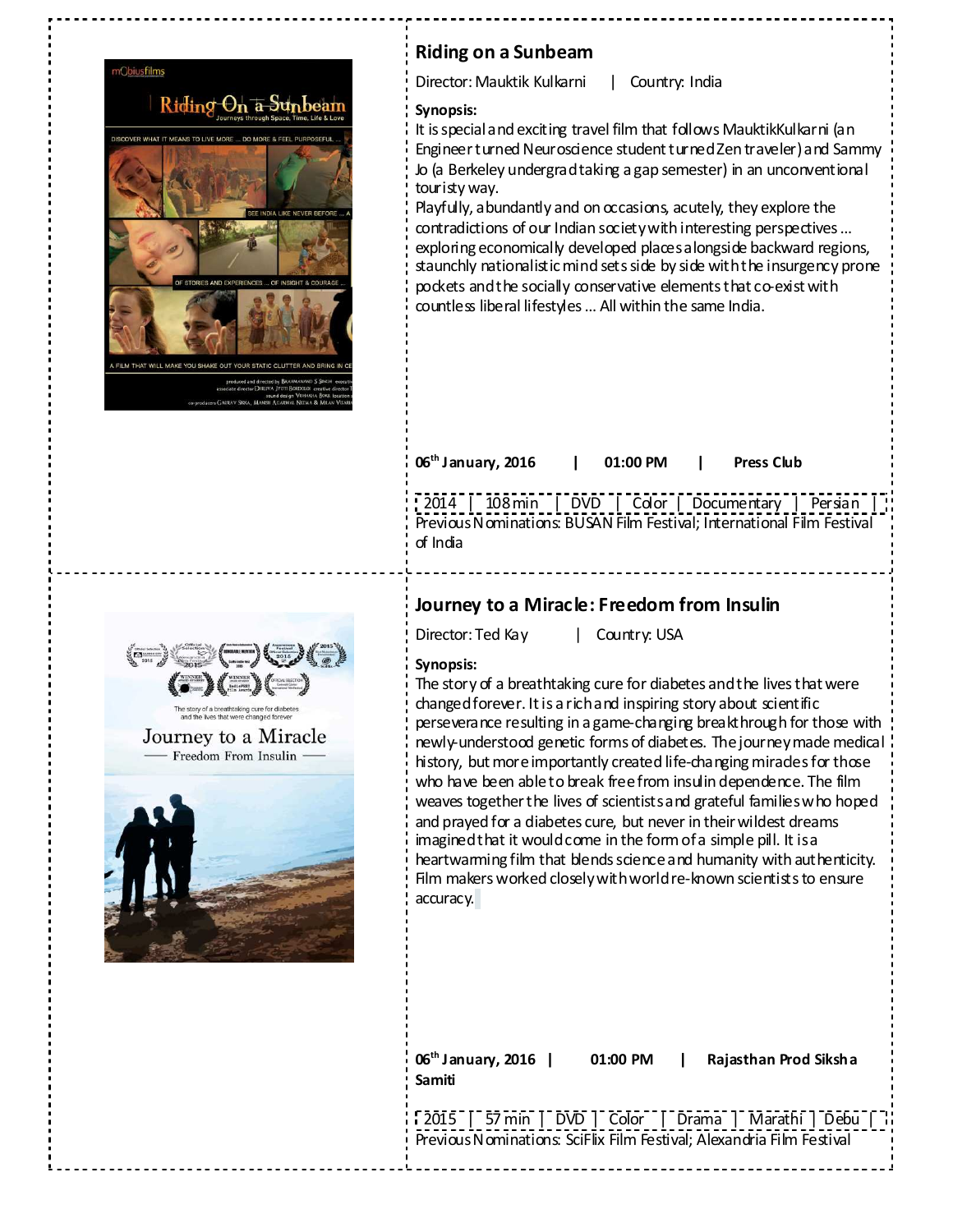



### **A La Medianoche(At nightfall)Moments with Javier Arzuaga**

Director: Angel Gonzalez Katarain | Country: Spain

### **Synopsis:**

Those executed: soldiers and police officers of the Batista regime; The executioners: the fighters who had come down from Sierra Maestra;

God's clown, trying to convey his worn-out faith: Javier Arzuaga (Oñate, 1929), a Franciscan friar. There were many well know characters there, one of them was the Che Guevara, who back then was the commander of La Cabaña. After having kept all of his troubled life experiences to himself for over forty years, Arzuaga decided to put pen to paper. His book 'A la medianoche', stems from here as does this documentary presented by Angel Gonzalez Katarain.

**06th January, 2016 | 11:00 AM | Manipal University** 

2015 | 61 min | HD | Color | Documentary | Spain Previous Nominations: Locarno International Film Festival

### **K2 and the Invisible Footmen**

Director: Iara Lee | Country: USA

### **Synopsis:**

Located on the border between Pakistan and China, K2 is the secondhighest mountain on Earth. For many climbers, it is an even greater prize than Everest, with limited routes, a steeper ascent, and a harder push to its summit. Nicknamed the 'Savage Mountain,' K2's peak juts unprotected into the atmosphere, regularly exposing climbers and porters to life-threatening weather conditions.

Despite being paid at rates far below those received by international expedition leaders, such porters—whether they provide critical supplies to expedition base camps or take on higher-altitude tasks in support of ascending climbers—do some of the most difficult and dangerous work and these efforts make them worthy of recognition as the true heroes of mountaineering.

| $06^{\text{th}}$ January, 2016 | 12:00 PM | Manipal |
|--------------------------------|----------|---------|
| University                     |          |         |

|                                                                |                             |  |  | 2014   54 min   Bluray   Color   Documentary   Bengali |  |  |
|----------------------------------------------------------------|-----------------------------|--|--|--------------------------------------------------------|--|--|
| Previous Nominations: Madrid International Film Festival: Soho |                             |  |  |                                                        |  |  |
|                                                                | International Film Festival |  |  |                                                        |  |  |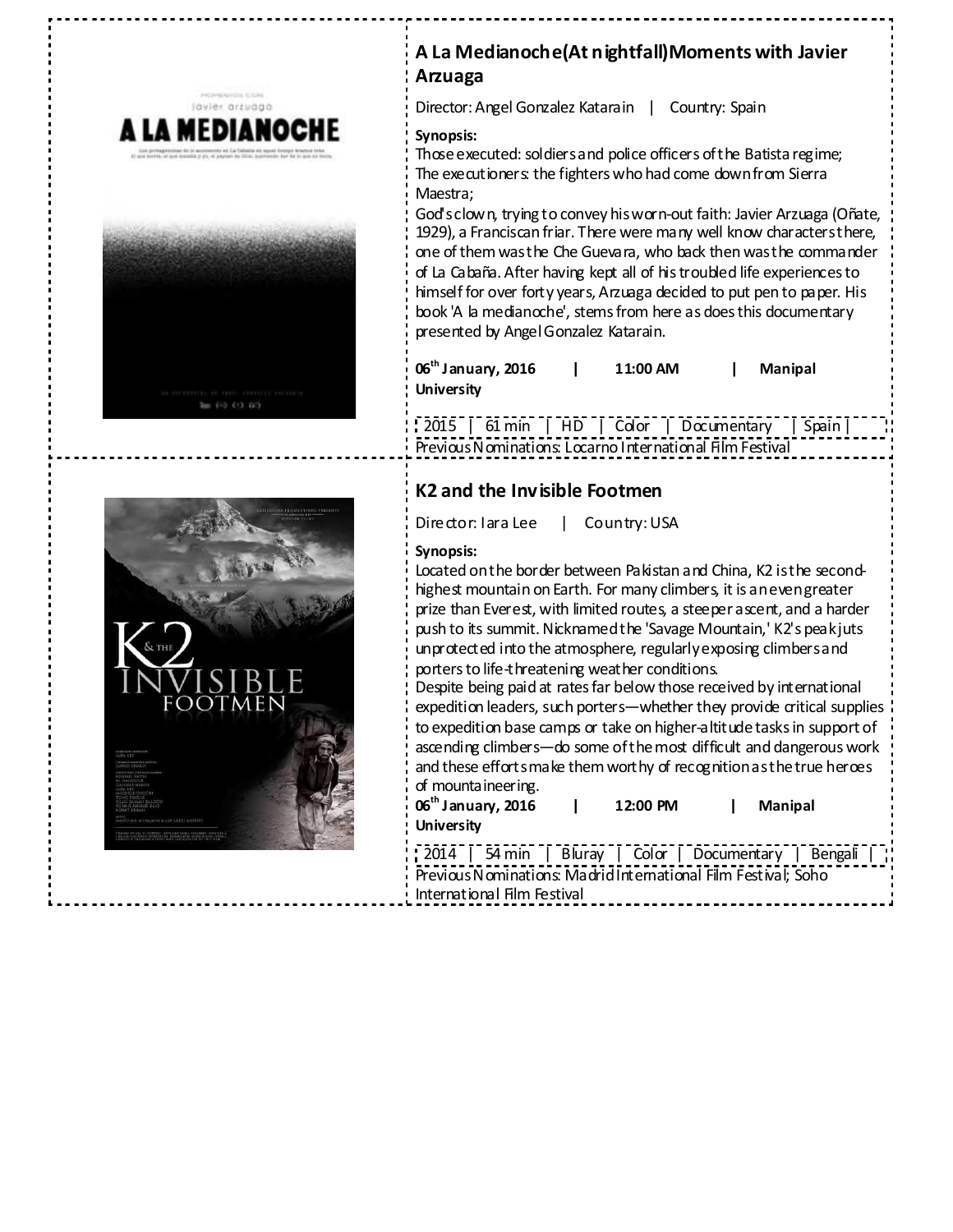

| Conduct                                                                                                                                                                                                                                                                                                                           |  |  |  |  |
|-----------------------------------------------------------------------------------------------------------------------------------------------------------------------------------------------------------------------------------------------------------------------------------------------------------------------------------|--|--|--|--|
| Director: Gotz Schauder  <br>Country: Ge many                                                                                                                                                                                                                                                                                     |  |  |  |  |
| Synopsis:<br>Every two years 24 young conductors travel to the Frankfurt Opera<br>House to compete against each other in the world's leading Sir Georg<br>Solti conducting competition. The movie "Conduct! Every Move Counts"<br>accompanies five of them through evaluation rounds up to the final,<br>which two of them reach. |  |  |  |  |
| $06^{\text{th}}$ January, 2016<br>01:15 PM<br><b>Manipal</b><br><b>University</b>                                                                                                                                                                                                                                                 |  |  |  |  |
| 2015   80 min   DVD   Color   Documentary   English    <br>Previous Nominations: Lichter Film Festival                                                                                                                                                                                                                            |  |  |  |  |

#### **Note:**

#### **Venue Address:**

**Tivoli and Nile (Golcha Cinema):** Golcha Cinema, Opp. Ram Niwas Garden, New Gate, Chaura Rasta, Jaipur, Rajasthan 302004

Press Club: Pink City Press Club, Narayan Singh Circle Bus Stand, Tri Murti Circle, Rambagh, Jaipur, Rajasthan 302004

**Rajasthan Prod Sikshan Samiti**: Rajasthan Prod Sikshan Samiti, Opp. Anti-Corruption Bureau, Jhalana Institutional Area, Jhalana Doongri, Jaipur, Rajasthan 302004

**Manipal University:** Manipal University Jaipur, Jaipur-Ajmer Express Highway, Dehmi Kalan, Near GVK Toll Plaza, Jaipur, Rajasthan 303007

**B.I.T. Campus:** Birla Institute of Technology, 27, Malviya Nagar Industrial Area, Malviya Nagar, Jaipur, Rajasthan 302017